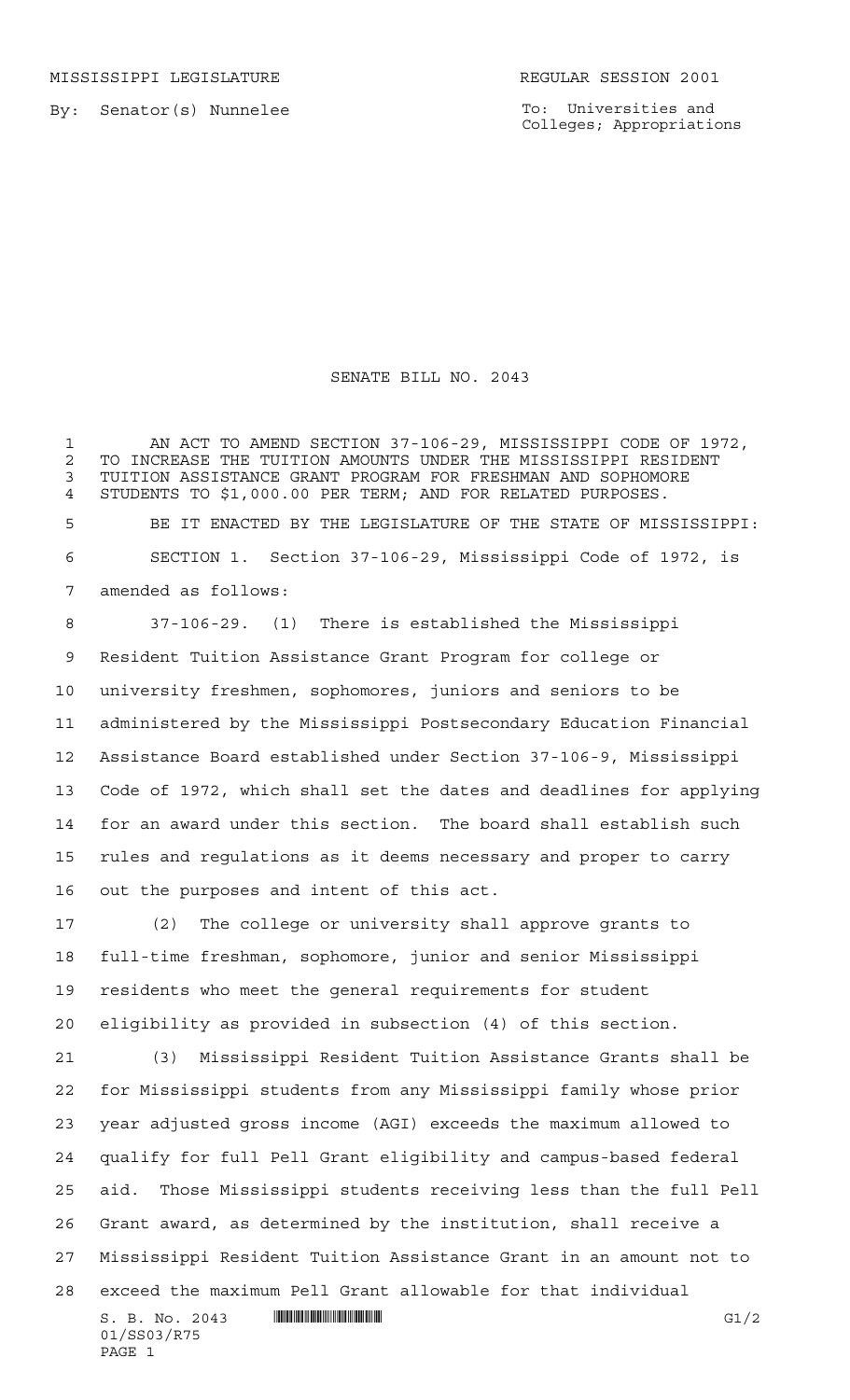student. The award shall be applied to tuition, rooms and meals, books, materials and fees not to exceed One Thousand Dollars (\$1,000.00) for freshman, sophomore, junior and senior students attending state institutions of higher learning in Mississippi, two-year or four-year regionally accredited, state-approved, nonprofit colleges and universities in Mississippi, **\*\*\*** or public community or junior colleges in Mississippi, **\*\*\*** which will be prorated per term, semester or quarter of the academic year for costs of attendance, calculated according to the formula specified in subsection (8) of this section.

 (4) The general requirements for initial eligibility of students for Mississippi Resident Tuition Assistance Grants consist of the following:

 (a) Member of a Mississippi family whose prior year adjusted gross income (AGI) exceeds the maximum allowed to qualify for Pell Grant eligibility and campus-based federal aid.

 $S. B. No. 2043$  . The set of  $S. B. NO. 2043$  (b) Acceptance for enrollment at any state institution of higher learning or public community or junior college located in Mississippi, or any regionally accredited, state-approved, nonprofit four- or two-year college or university located in Mississippi as listed in subsection (d) of this Section 37-106-29(4): (i) a minimum grade point average of 2.5 calculated on a 4.0 scale after seven (7) semesters certified by the high school counselor or other authorized school official on the application and graduation from high school verified by the institution before disbursement of award and has scored fifteen (15) on the American College Test Program (ACT); or (ii) has attended a home education program during grade levels 9 through 12, and has scored fifteen (15) on the American College Testing Program; or (iii) satisfactory completion of the General Educational Development Test (GED) or have successfully completed the International Baccalaureate Program and has scored fifteen (15) on the American College Testing Program; provided, however,

01/SS03/R75 PAGE 2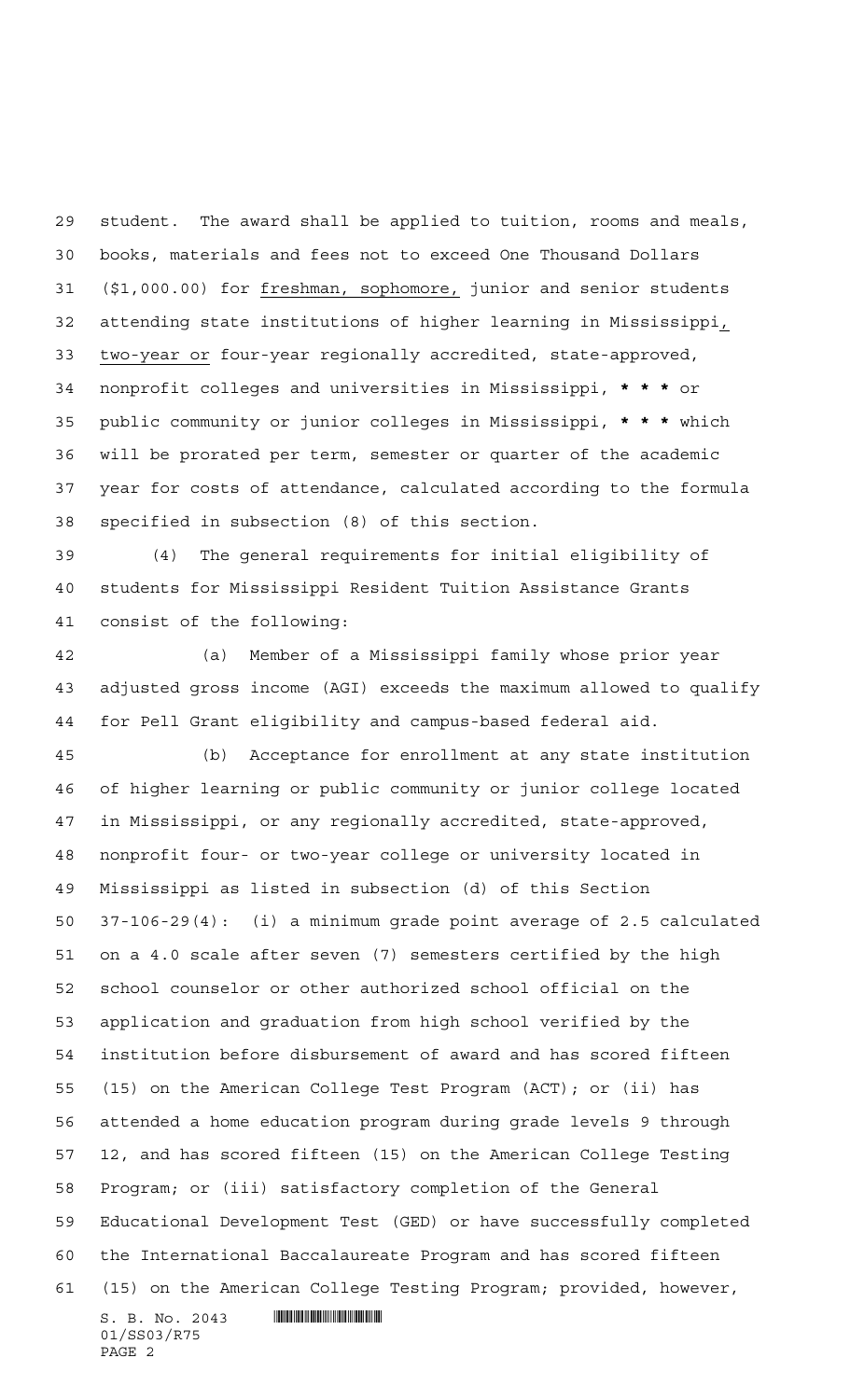that any student entering a vocational or technical program of study, or who has satisfactorily completed the General Education Development Test and attends a community or junior college will not be required to have a test score under the American College Testing Program except those students enrolled in courses of academic study. Any student currently enrolled in any qualified institution shall have to only meet the same requirements as students who are applying for a renewal award.

 (c) Resident status for purposes of receiving grants under this act shall be determined in the same manner as resident status for tuition purposes as set forth in Sections 37-103-1 through 37-103-29, with the exception of 37-103-17.

 (d) Must attend one (1) of the following institutions of higher learning: Alcorn State University, Delta State University, Jackson State University, Mississippi State University, Mississippi University for Women, Mississippi Valley State University, University of Mississippi, University of Southern Mississippi, Coahoma Community College, Copiah-Lincoln Community College, East Central Community College, East Mississippi Community College, Hinds Community College, Holmes Community College, Itawamba Community College, Jones County Junior College, Meridian Community College, Mississippi Delta Community College, Mississippi Gulf Coast Community College, Northeast Mississippi Community College, Northwest Mississippi Community College, Pearl River Community College, Southwest Mississippi Community College, Belhaven College, Blue Mountain College, Millsaps College, Mississippi College, Rust College, Tougaloo College, William Carey College, Mary Holmes College, Magnolia Bible College and Wood College.

 $S. B. No. 2043$  . The set of  $\sim$  set of  $\sim$  set of  $\sim$  set of  $\sim$  set of  $\sim$  set of  $\sim$  set of  $\sim$  set of  $\sim$  set of  $\sim$  set of  $\sim$  set of  $\sim$  set of  $\sim$  set of  $\sim$  set of  $\sim$  set of  $\sim$  set of  $\sim$  set of  $\$  (5) By accepting a Mississippi Resident Tuition Assistance Grant, the student is attesting to the accuracy, completeness and correctness of information provided to demonstrate the student's eligibility. Falsification of such information shall result in

01/SS03/R75 PAGE 3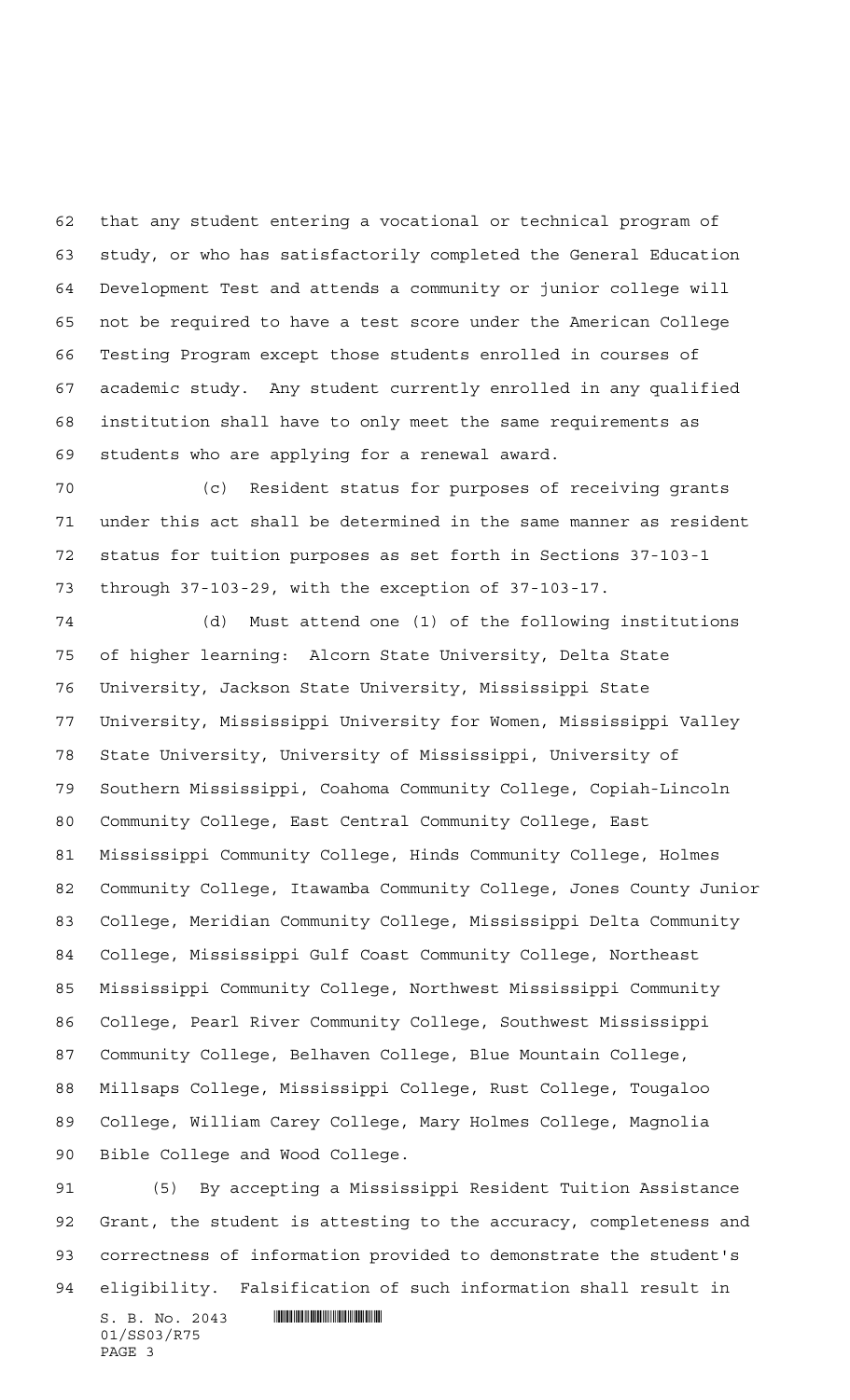the denial of any pending grant and revocation of any award currently held to the extent that no further payments shall be made. Any student knowingly making false statements in order to receive a grant shall be guilty of a misdemeanor punishable, upon conviction thereof, by a fine of up to Ten Thousand Dollars (\$10,000.00), a prison sentence of up to one (1) year in the county jail, or both, and shall be required to return all Mississippi Resident Tuition Assistance Grants wrongfully obtained.

 (6) Eligibility for renewal of Mississippi Resident Tuition Assistance Grants shall be evaluated at the end of each semester, or term, of each academic year. As a condition for renewal, a student shall:

 (a) Make steady academic progress toward a certificate or degree, as outlined in the school Satisfactory Academic Progress Standards and certified by the institution's registrar.

 (b) Maintain continuous enrollment for not less than two (2) semesters or three (3) quarters in each successive academic year, unless granted an exception for cause by the administering agency; examples of cause may include student participation in a cooperative program, internship program or foreign study program. If a student fails to maintain continuous enrollment, and is not granted an exception for cause by the administering agency, the student is ineligible to receive the Mississippi Resident Tuition Assistance Grant during the following semester or trimester or term of the regular academic year.

 (c) Have a cumulative grade point average of at least 2.50 calculated on a 4.0 scale at the end of each semester or trimester or term.

 (7) Each student, each year, must complete a Free Application for Federal Student Aid form or a Statement of Certification as designed by the administering board to determine

 $S. B. No. 2043$  . So  $R^3$ 01/SS03/R75 PAGE 4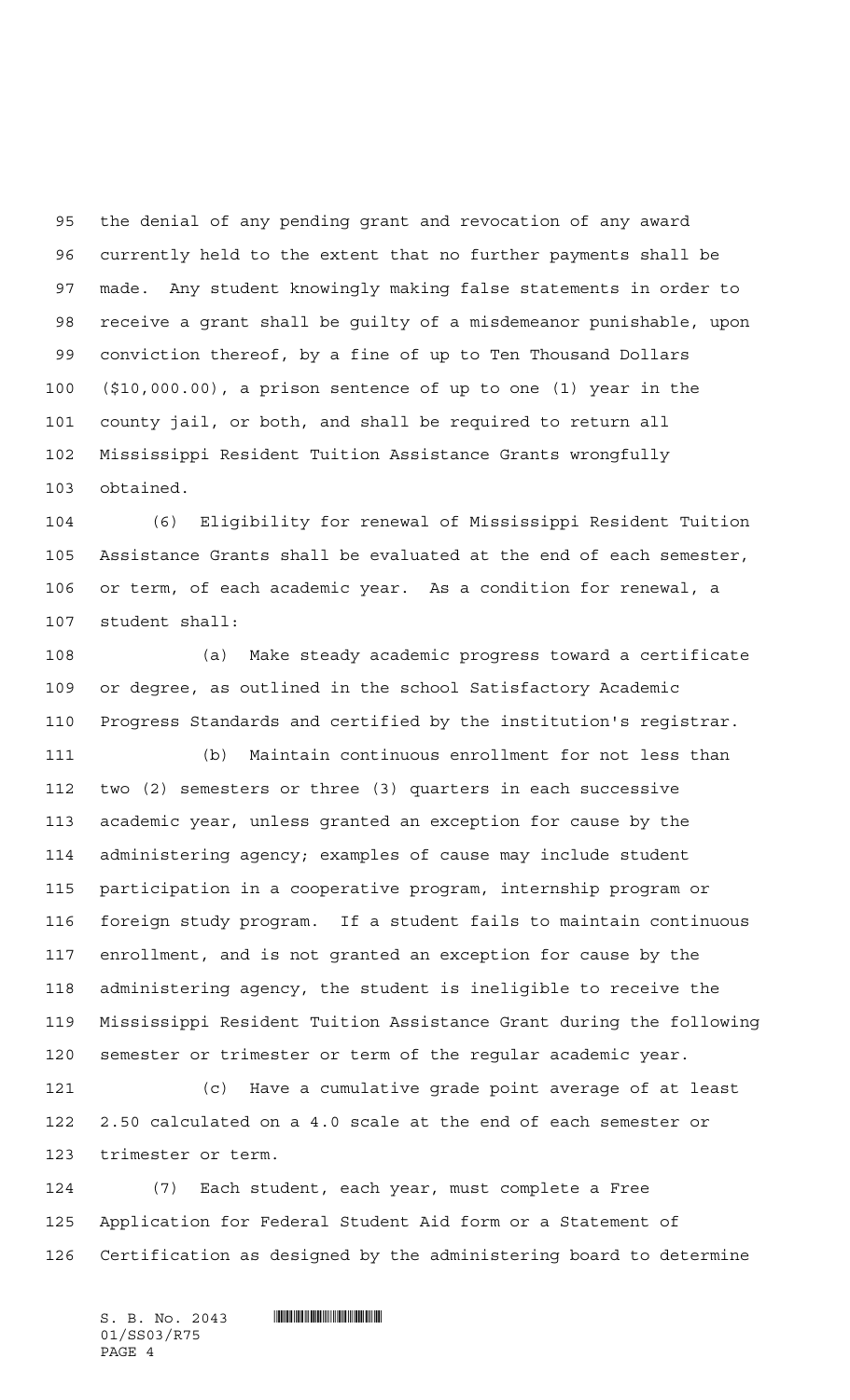his/her eligibility for a Mississippi Resident Tuition Assistance Grant.

 (8) (a) The amount of the Mississippi Resident Tuition Assistance Grant awarded to any one (1) student, up to the maximum amount provided in subsection (3) of this section, shall be the difference of the student's cost of attendance at his accredited college of choice and the amount of federal aid such student may receive, not to supplant but to supplement the amount of any federal aid awarded to the student. Cost of attendance is the tuition and fees of the applicable institution plus an allowance for room and meals and books and materials.

 (b) Payment of the Mississippi Resident Tuition Assistance Grant shall be made payable to the recipient and the educational institution and mailed directly to the institution, to be applied first to tuition.

 (9) In order for an institution to remain eligible for its students to participate in the Mississippi Resident Tuition Assistance Grant Program, the institution shall comply with the following requirements:

 (a) A complete and accurate roster of the eligibility status of each awarded student shall be made to the board for each term, semester or quarter of the academic year the student receives a Mississippi Resident Tuition Assistance Grant.

 (b) The institution is required to make refunds to the Mississippi Resident Tuition Assistance Grant Fund for any funds which have not been disbursed to the recipient, in the case of students who have received a grant but who terminate enrollment during the academic term, semester or quarter of the academic year if an institution's refund policies permit a student to receive a refund in such instance. The recipient shall be responsible for the refund of any funds which have been disbursed by the institution in such instance.

 $S. B. No. 2043$  . So  $R^3$ 01/SS03/R75 PAGE 5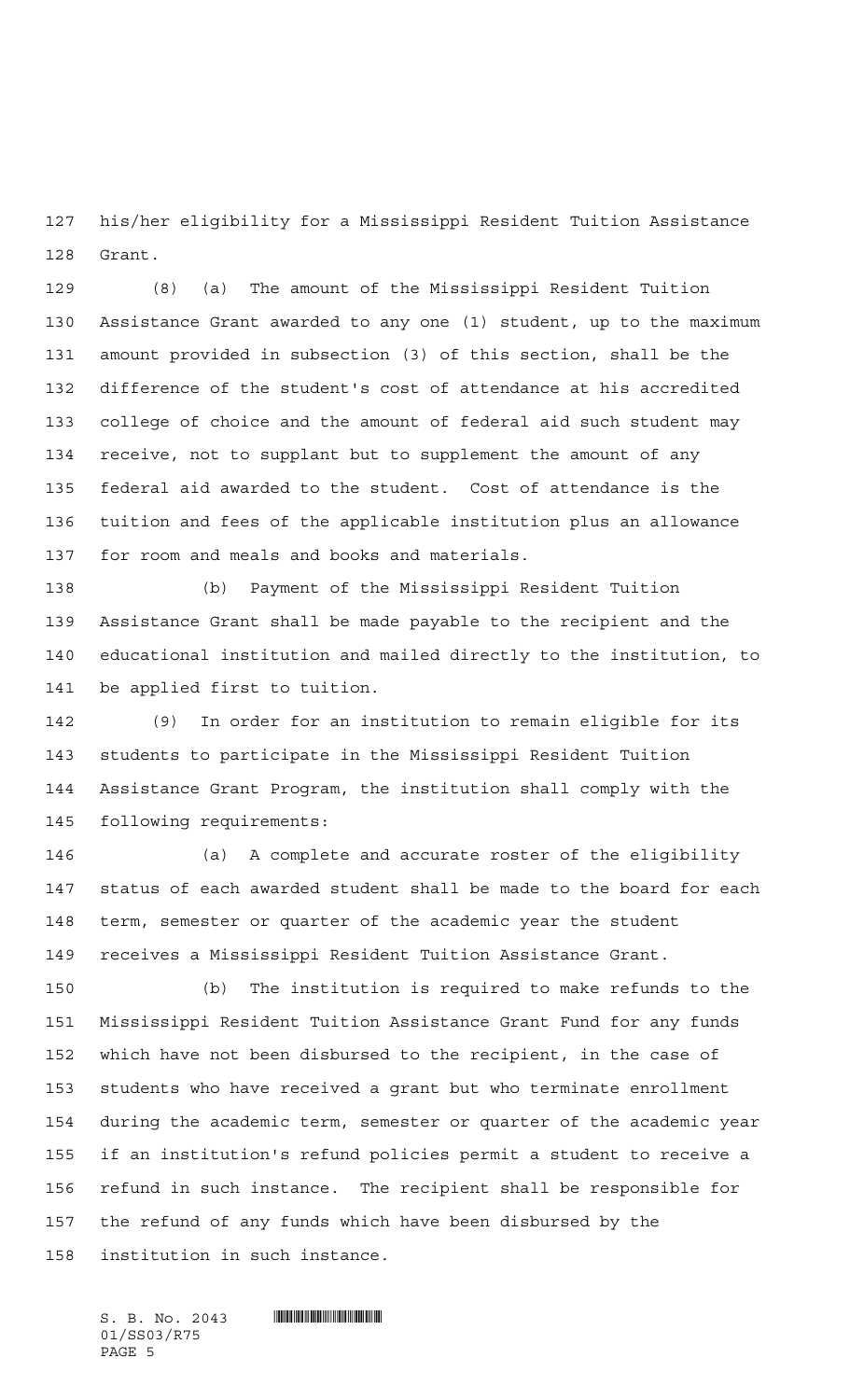(c) If a student drops below full-time status but does not terminate all enrollment during the term, semester or quarter of the academic year no refund will be required for that term. However, that student is ineligible to receive the Mississippi Resident Tuition Assistance Grant during the following term, semester or quarter of the regular academic year.

 (d) The board may conduct its own annual audits of any institution participating in the Mississippi Resident Tuition Assistance Grant Program. The board may suspend or revoke an institution's eligibility to receive future monies under the program if it finds that the institution has not complied with the provisions of this act. In determining a student's initial eligibility, the number of prior semesters enrolled will not be counted against the student.

 (10) No student may receive a Mississippi Resident Tuition Assistance Grant for more than the equivalent semesters or quarters required to complete one (1) baccalaureate degree or one (1) certificate or associate degree program per institution.

 (11) Subject to the availability of funds specifically appropriated therefor, it is the intent of the Legislature to fully fund grant awards to eligible students. If funds are insufficient to fully fund grant awards to eligible students, grant awards shall be prorated among all eligible students. No student shall receive any combination of student financial aid in excess of the cost of attendance as defined in subsection (8)(a).

 (12) No student receiving a Mississippi Eminent Scholars Grant as provided in Section 37-106-31 shall be eligible to receive the Mississippi Resident Tuition Assistance Grant pursuant to Section 37-106-29 unless he is eligible for such award after the Mississippi Eminent Scholars Grant has been considered by the board when conducting an assessment of the financial resources available to the student. In no case shall any student receive

01/SS03/R75 PAGE 6

 $S. B. No. 2043$  . So  $R^3$